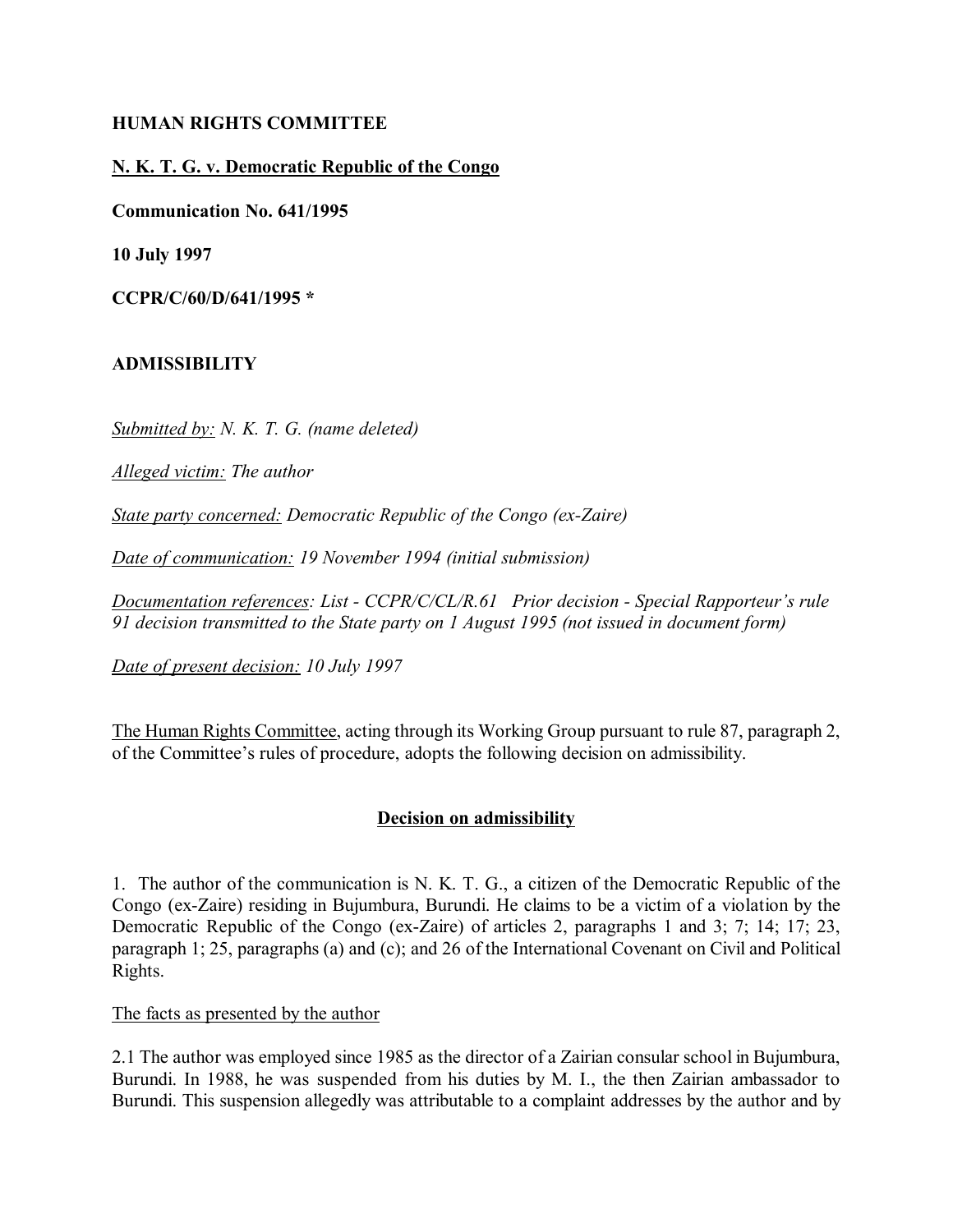other staff members of the school<sup>1</sup> to several administrative authorities of Zaire, such as the President and the Minister of Foreign Affairs, concerning the embezzlement by Mr. M. I. of the salaries for the personnel of the consular school. More particularly, the ambassador allegedly embezzled the author's salary in order to force him to yield his wife.

2.2 In March 1988, a fact-finding commission was sent from Zaire to Bujumbura, which, purportedly, made an overwhelming report against the ambassador and confirmed all the allegations made against him. In August 1988, the Minister of Foreign Affairs of Zaire enjoined Mr M. I. to pay all the salary arrears to the author, who, in the meantime, had been transferred as director of the Zairian consular school to Kigali, Rwanda. The ambassador, who allegedly refused to obey this order, was suspended from his duties and recalled to Zaire on 20 June 1989.

2.3 In September 1989, the Ministry of Primary and Secondary Education issued an order to reinstate the author in his post in Bujumbura. Accordingly, the author moved back to Burundi in order to fill his post. Subsequently, Mr. M. I., who despite his suspension remained in Bujumbura until 20 December 1989, informed the authorities in Zaire that the author was a member of a network of political opponents of the Zairian government, and that he therefore had requested the authorities of Burundi to expel him. For this reason, Mr. M. I. and his successor at the embassy, V. T., refused to reinstate the author in his post, even after a confirmation by the Minister of Primary and Secondary Education, and to pay the author's salary arrears.

2.4 The author appealed to the Public Prosecutor of the County Court (Tribunal de Grande Instance) of Uvira, who passed on the file to the Public Prosecutor of the Court of Appeal (Cour d'Appel) of Bukavu on 25 July 1990. Both Offices described the facts as being an abuse of rights and called into question the former ambassador's conduct. On 14 September 1990, the case was further transmitted for advice to the Office of the Public Prosecutor in Kinshasa, where the case was registered in February 1991. Since then, despite numerous reminders sent by the author, no further action has been taken. Consequently, the author appealed to the Minister of Justice and to the Chairman of the National Assembly. The latter interceded with the Minister of Foreign Affairs and the Minister of Education, who, allegedly, intervened on the author's behalf with Mr. V.  $T<sub>1</sub>$ , all to no avail.

2.5 On 7 October 1990, the author served a summons on Mr. M. I. for adultery, slanderous denunciation and prejudicial charges, abuse of power and embezzlement of private monies. However, Mr. M. I., as an ambassador, reportedly benefits from functional immunity and can only be brought to trial upon summons of the Public Prosecutor. All the author's requests to the latter to start legal proceedings against Mr. M. I. have to date remained unanswered. According to the author, this is due to the fact that a special authorization of the President is required to start legal proceedings against members of the security police and that, therefore, the Public Prosecutor cannot take the risk to serve a summons on Mr. M. I. Accordingly, the author's case cannot be the subject of a judicial determination. Therefore, it is submitted, all available and effective domestic remedies have been exhausted.

## The complaint

3.1 The author argues that the arbitrary deprivation of his employment, the embezzlement of his salary and the destabilisation of his family amounts to torture and to cruel and inhuman treatment.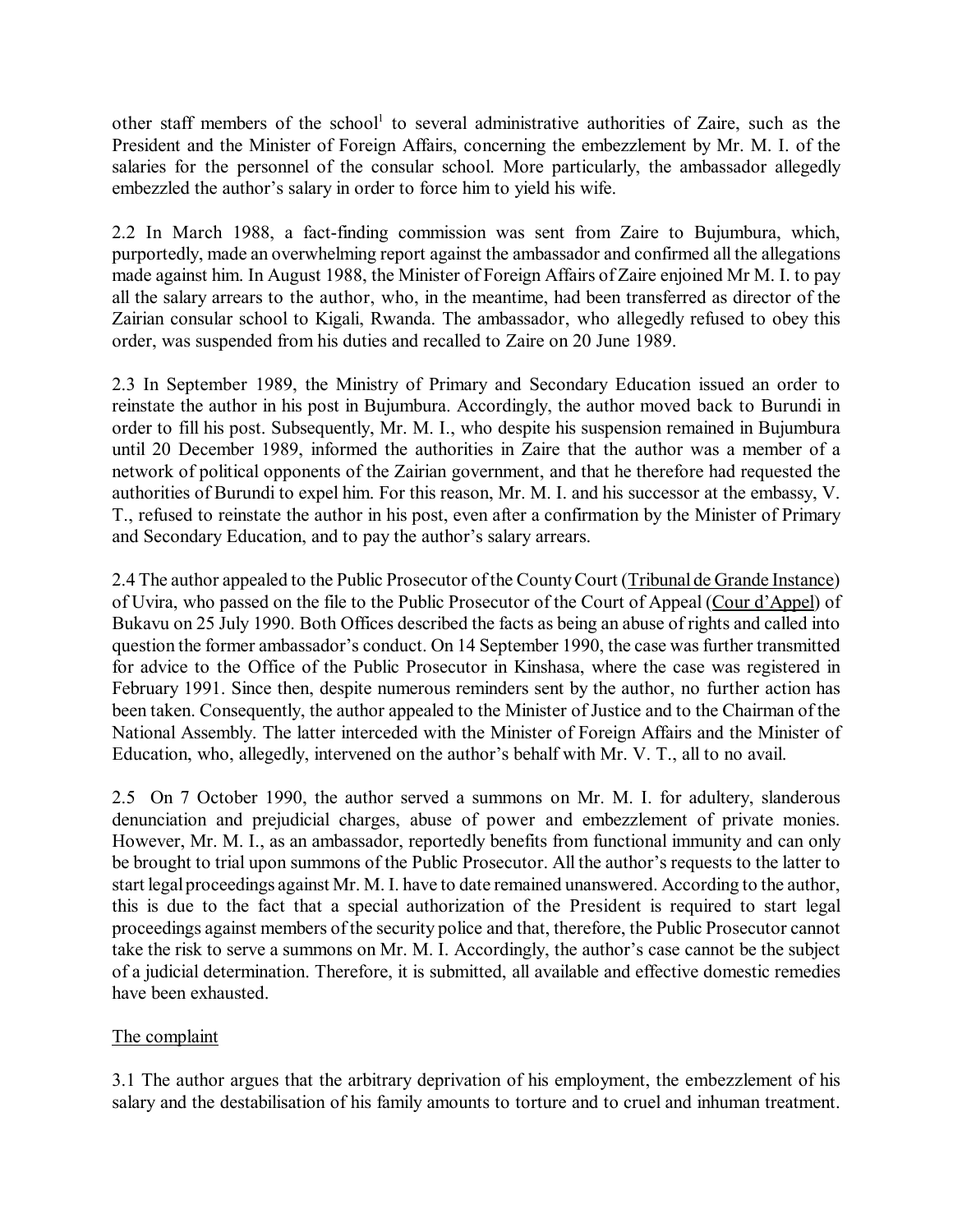The author further contends that the Government, represented by the Public Prosecutor, denies him the right to a fair and public hearing by a competent, independent and impartial tribunal established by law.

3.2 The author further argues that his family has been destabilized by the immoral behaviour of the ambassador, who allegedly had adulterous relations with the author's wife, in violation of article 17. It is further alleged that, due to the difficult life the author and his family have led since he was suspended from his duties, the author's family does not enjoy the protection to which it was entitled, in breach of article 23 (1).

3.3 The author claims that, as a director of a public school being prevented from exercising his duties, his rights under article 25 (a) and (c) have been violated. The author finally contends that he is the victim of a violation of article 26, since he was suspended from public service without disciplinary sanctions having been imposed on him, and thus, in breach of the law. In this connection, the author claims that the failure of the Government to compel the ambassador to allow him to exercise his duties, even after official reinstatement in his post, constitutes a violation of article  $2(1)$  and  $(3)$ .

3.4 The author indicates that the matter has not been submitted to any other procedure of international investigation or settlement.

Issues and proceedings before the Committee

4.1 Before considering any claim contained in a communication, the Human Rights Committee must, in accordance with rule 87 of its rules of procedure, decide whether or not it is admissible under the Optional Protocol to the Covenant.

4.2 The Committee considers that the author's claim that the facts as described by him constitute a violation of articles 7, 17, 23 and 25 (a), has been unsubstantiated for purposes of admissibility. This claim is therefore inadmissible under article 2 of the Optional Protocol.

4.3 The Committee considers that, in the absence of any information provided by the State party, the author's claims that he has been denied access to public service, as well as equality before the law and the Courts because the State party failed to enforce its decisions to pay back the author's salary and to reinstate him and because he is being prevented from bringing his complaint before the courts may raise issues under article 14, paragraph 1, 25 (c) and 26 of the Covenant, which need to be examined on the merits.

5. The Human Rights Committee therefore decides:

(a) that the communication is admissible in so far as it may raise issues under articles 14, paragraph 1, 25 (c) and 26;

(b) that, in accordance with article 4, paragraph 2, of the Optional Protocol, the State party shall be requested to submit to the Committee, within six months of the date of transmittal to it of this decision, written explanations or statements clarifying the matter and the measures, if any, that